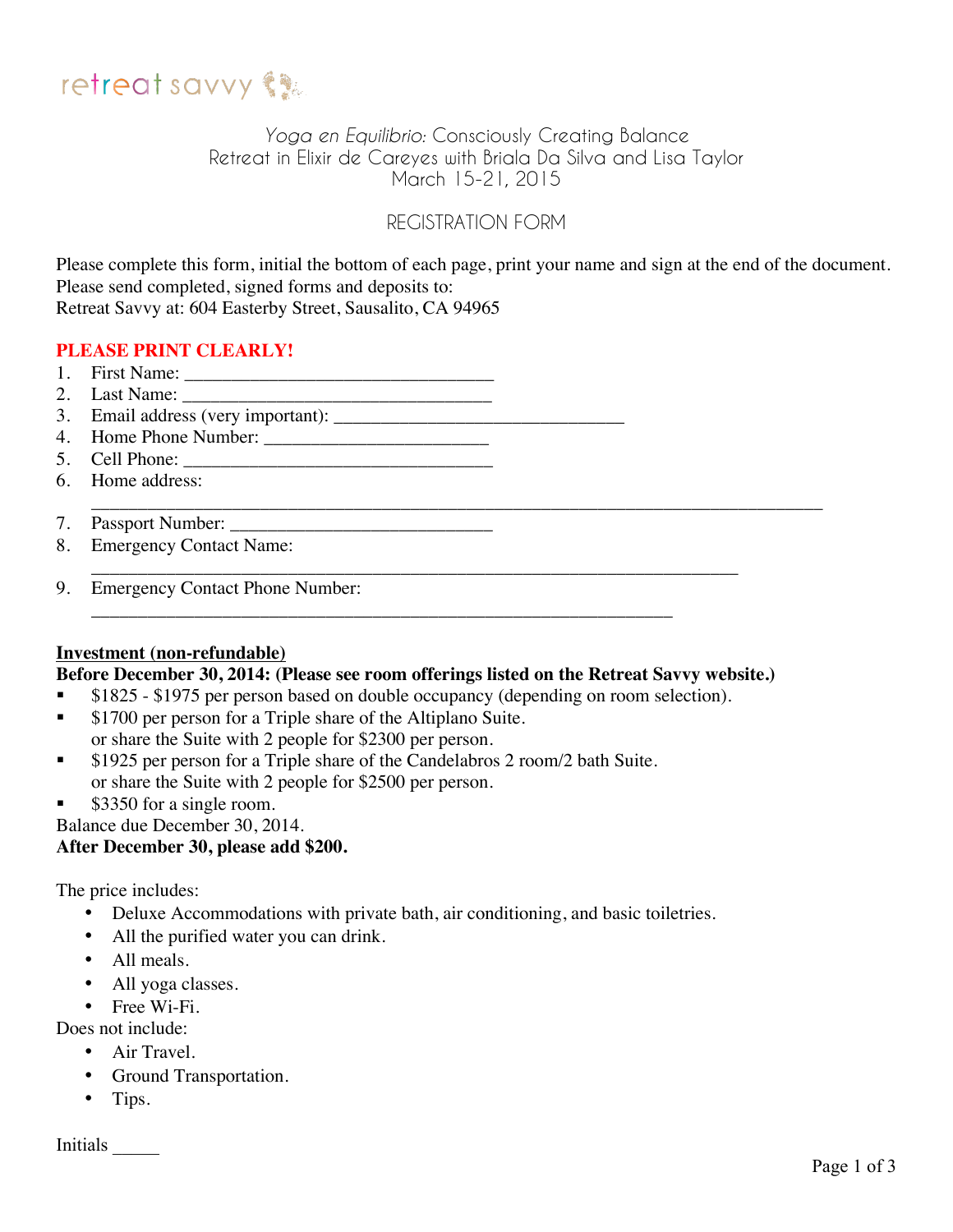### **Travel insurance**

All deposits and payments are non-refundable. It is highly recommended that you purchase travel insurance to protect your investment and your health and well-being. It is important to arrange travel insurance before traveling to Mexico, covering for medical expenses due to illness or injury, the loss of baggage and travel documents, plus cancellation or curtailment of your journey. Suggested companies are: www.worldnomads.com, www.travelex.com or www.statravel.com.

#### **Deposit to Reserve Your Space**

A non-refundable deposit in the amount of \$900 and this registration form completed and signed will reserve your space. (\$1250 deposit for the suite if shared by 2 and \$1675 deposit for a single room.) You can either make the deposit by check or credit card. **All deposits and payments are non-refundable.** If retreat sells out AND you find someone to take your spot, a partial refund may be given at Retreat Savvy's discretion.

Please check one:

- a. I would like to pay by check and it is enclosed (please make check out to Retreat Savvy): \_\_\_\_\_
- b. I would like to pay by credit card, please send me a PayPal invoice via email: If paying by credit card, please note that an additional 3% credit card fee will be added to your total to cover the PayPal fee. I agree: (please initial):

#### **Balance of Payment Due:**

Your full balance must be paid in full by December 30, 2014.

If full payment is not received by December 30, 2014, I understand that my reservation and my deposit risk being forfeited. Please initial here:

(Please check one.)

- a. I would like to pay by check and will send to Retreat Savvy prior to December 30, 2014:
- b. I would like to pay by credit card, please send me a PayPal invoice via email one week before the December 30, 2014 balance due date:

If paying by credit card, please note that an additional 3% credit card fee will be added to your total to cover the PayPal fee. I agree: (please initial): \_\_\_\_\_\_\_\_\_

#### **Your Flight Information and Ground Transportation:**

Please see the Travel Information Document for flight information and Ground Transportation Costs. Please coordinate with Laura at Retreat Savvy when booking flights, and send her your final email confirmation via email (laura@retreatsavvy.com).

#### **Food:**

We will do our best to accommodate your needs and there is a variety of food served generously family style. Are you a vegetarian? Are you a vegan? Do you have any dietary restrictions?

\_\_\_\_\_\_\_\_\_\_\_\_\_\_\_\_\_\_\_\_\_\_\_\_\_\_\_\_\_\_\_\_\_\_\_\_\_\_\_\_\_\_\_\_\_\_\_\_\_\_\_\_\_\_\_\_\_\_\_\_\_\_\_\_\_\_\_\_\_\_\_\_\_

If so, please list them here:

#### **Continued on next page…**

Initials \_\_\_\_\_